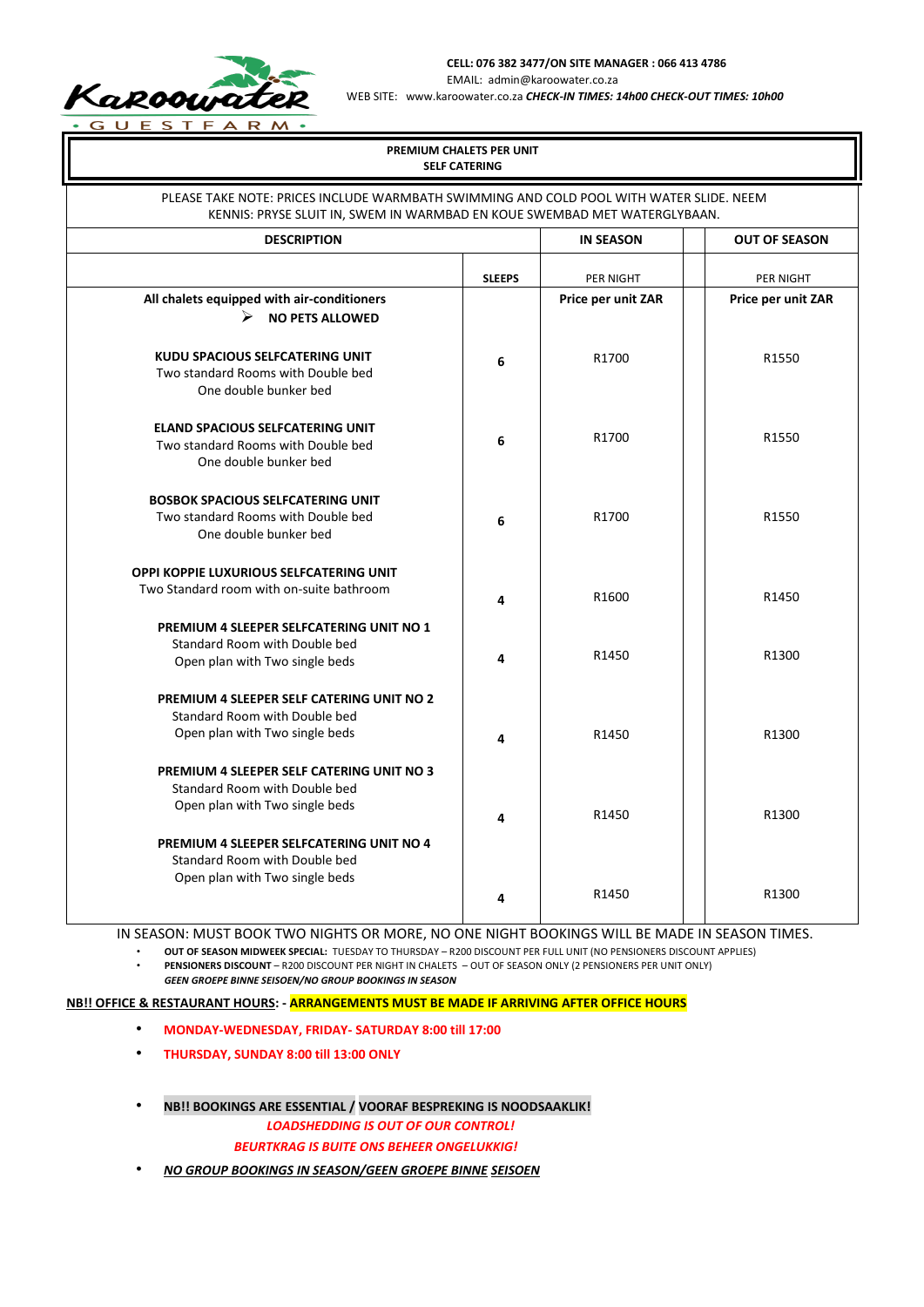| <b>STANDARD CHALETS PER UNIT</b><br><b>SELF CATERING</b>                                                                                                                                                                                                                      |               |                           |                           |  |  |  |
|-------------------------------------------------------------------------------------------------------------------------------------------------------------------------------------------------------------------------------------------------------------------------------|---------------|---------------------------|---------------------------|--|--|--|
| <b>NO PETS</b><br>≻<br><b>ALLOWED</b>                                                                                                                                                                                                                                         |               | <b>IN SEASON</b>          | <b>OUT OF SEASON</b>      |  |  |  |
|                                                                                                                                                                                                                                                                               | <b>SLEEPS</b> | <b>PER NIGHT</b>          | <b>PER NIGHT</b>          |  |  |  |
|                                                                                                                                                                                                                                                                               |               | <b>PRICE PER UNIT ZAR</b> | <b>PRICE PER UNIT ZAR</b> |  |  |  |
| <b>SELF CATERING UNIT NO 6</b><br>Open plan with Double bed and<br>Two single beds                                                                                                                                                                                            | 4             | R1050                     | R950                      |  |  |  |
| <b>SPACIOUS SELFCATERING UNIT NO 10</b><br>Standard on suite Room with Double bed<br>TWO single beds, and bunker bed in kitchen                                                                                                                                               | 4A 2C         | R1400                     | R1250                     |  |  |  |
| <b>SELF CATERING UNIT NO 11</b><br>Standard Room with Double bed and<br>Bunker bed in Kitchen area                                                                                                                                                                            | <b>2A 2C</b>  | R1100                     | R1000                     |  |  |  |
| <b>SELF CATERING UNIT NO 12</b><br>Standard Room with Double bed and<br>Bunker bed in Kitchen area                                                                                                                                                                            | <b>2A 2C</b>  | R1100                     | R1000                     |  |  |  |
| SELF CATERING UNIT NO 13<br>Open plan with Double bed and<br>Bunker bed in kitchen area                                                                                                                                                                                       | <b>2A 2C</b>  | R1000                     | <b>R900</b>               |  |  |  |
| DOUBLE ROOM SELF CATERING UNIT NO<br>$\overline{ }$<br>Standard Room with Double bed and onsuite shower-room<br>PLUS Standard room with two single beds<br>in open plan kitchen with on-suit shower-<br>room                                                                  | 4             | R1250                     | R1150                     |  |  |  |
| DOUBLE OPEN PLAN ROOM SELF<br><b>CATERING UNIT NO 8</b><br>Standard family room with double bed and two single beds in<br>open plan kitchen with on-suit shower-room<br>PLUS - Standard family bedroom with double bed, two single<br>beds and on-suit shower-room. NO AIRCON | 8             | R2100                     | R1950                     |  |  |  |

| <b>OVERNIGHT ROOMS (NOT SELF CATERING)</b> |               |             |  |                      |  |  |
|--------------------------------------------|---------------|-------------|--|----------------------|--|--|
| <b>DESCRIPTION</b>                         |               | IN SEASON   |  | <b>OUT OF SEASON</b> |  |  |
|                                            | <b>SLEEPS</b> |             |  |                      |  |  |
| <b>DOUBLE ROOM NO 9-</b>                   |               | ZAR         |  | <b>ZAR</b>           |  |  |
| <b>NOT SELF-CATERING</b>                   |               |             |  |                      |  |  |
| Standard Room with Double bed              |               | <b>R750</b> |  | <b>R650</b>          |  |  |
| And bar fridg (aircon) - OVERNIGHT ROOM    |               |             |  |                      |  |  |

| CARAVAN PARK (4 persons or less on campsite/4 persone of minder op kampstaanplek) MAX 6 persons on a site and 2 vehicles per stand<br>(Pensioners only 2 people/Pensionarisse slegs 2 persone) |                                                  |                                                         |                     |                                   |  |  |
|------------------------------------------------------------------------------------------------------------------------------------------------------------------------------------------------|--------------------------------------------------|---------------------------------------------------------|---------------------|-----------------------------------|--|--|
| <b>DESCRIPTION</b>                                                                                                                                                                             |                                                  | IN SEASON                                               |                     | <b>OUT OF SEASON</b>              |  |  |
| <b>CAMPING SITE</b><br>Camp site per night (4 people included)<br><b>Pensioners (2 PEOPLE ONLY)</b><br>AIRCONS IN CARAVAN/CAMPER R100/night extra                                              | ZAR<br>R450<br><b>NORMAL</b><br>R450.00<br>PRICE | ZAR<br>R50 per extra person/n<br>R50 per extra person/n | ZAR<br>R400<br>R250 | ZAR<br>R50 per<br>extra<br>person |  |  |

IN SEASON: MUST BOOK TWO NIGHTS OR MORE, NO ONE NIGHT BOOKINGS WILL BE MADE IN SEASON TIMES.

• **OUT OF SEASON MIDWEEK SPECIAL:** TUESDAY TO THURSDAY – R200 DISCOUNT PER FULL UNIT (NO PENSIONERS DISCOUNT APPLIES) •

• **PENSIONERS DISCOUNT** – R200 DISCOUNT PER NIGHT IN CHALETS – OUT OF SEASON ONLY (2 PENSIONERS PER UNIT ONLY)

• **IMPORTANT: ARRANGEMENTS MUST BE MADE IF ARRIVING AFTER HOURS**

**NB!! OFFICE & RESTAURANT HOURS: MONDAY-WEDNESDAY, FRIDAY- SATURDAY 8am till 5pm /THURSDAY, SUNDAY 8am till 1pm ONLY**